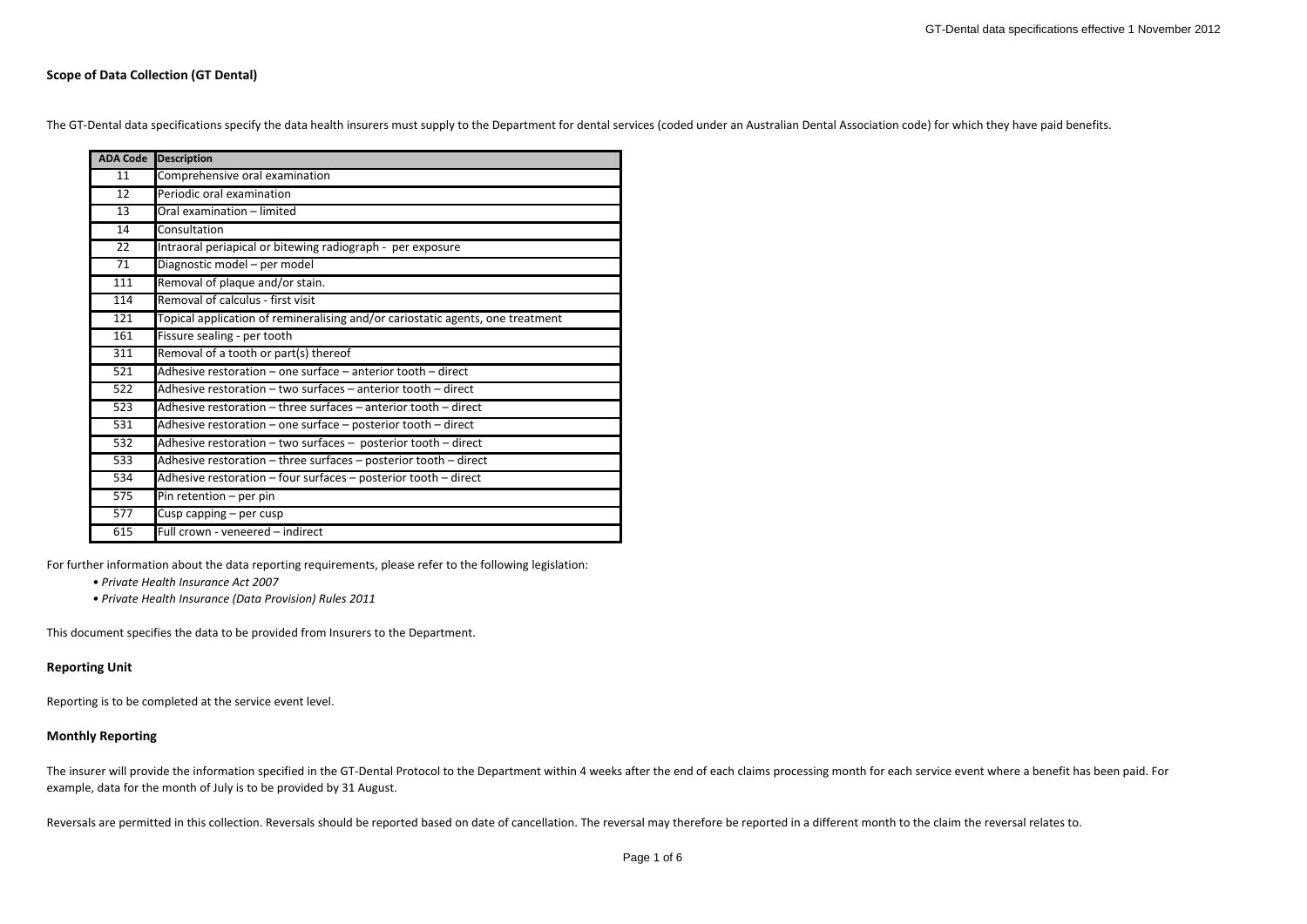#### **Notes**

- If the input file is not structured as per page 1, it will be rejected.
- If any characters, other than those specified in this document are detected, such as end of line or end of file characters, the record or file will be rejected.

# **Notes about the specifications**

The data item column indicates the short name for the data item and, where applicable, the reference number for the item in the National Health Data Dictionary as accessed via the Metadata Online Registry (METeOR) at: http://meteor.aihw.gov.au/content/index.phtml/itemId/237518

The *obligation column* indicates whether provision of each particular data item is:

- MAA ‐ Mandatory for all general treatment providers
- O ‐ Optional for all general treatment providers

The *position column* indicates the position within the fixed file format that each data item is to be reported.

The *type and size column* indicates the number and type of character/s the data item should contain where:

- A indicates the data item contains alphanumeric characters (alphabetic, numeric and other special characters). Data must be left justified.
- N indicates the data item contains numeric characters (numbers 0 to 9) only. Data items must be right justified and zero-prefixed to fully fill the item unless otherwise stated in the coding description. All values must be positive.

The *format column* indicates the format of the characters of the data item:

- DDMMYYYY indicates the data item contains date information where DD represents the day, MM represents the month and YYYY represents the century and year. For example, 5 July 2006 would be entered 05072006
- hhmm indicates the data item contains time information based on a 24‐hour clock, where hh represents the hour and mm represents the minutes. For example 2.35pm would be entered 1435.
- *• blank filled* , in relation to <sup>a</sup> data item, means that the data item is filled with blank spaces.
- *• zero filled* , in relation to <sup>a</sup> data item, means that the data item is filled with zeros.
- *• zero prefix* means that leading zeros are to be inserted if necessary to ensure that the number of characters in the entry matches the data item size specified for the item.
- Charges & Benefits supply in dollars and cents (omit decimal point) with leading zeros to fully fill item. Negative amounts are permitted for reversals. An entry of 000000000 means that no benefit/charge was recorded.

See the coding description column for any other special formatting requirements.

The *repetition column* indicates the number of times the data item is repeated within the data file.

The coding description column provides the definition for the data item, valid values and any additional information to clarify what data should be reported and how. If a METeOR reference is indicated in the data item column, refer to the National Health Data Dictionary for definition and collection methods.

The *edit rules column* outlines the edit checks the Department will run the data through using the Check-It software. These are split into critical errors where data will be rejected and warnings where data will be identi

The *error codes column* indicates the error code attributed to each of the edit checks.

#### **Definitions/Acronyms**

In this document:

*ADA* means the Australian Dental Association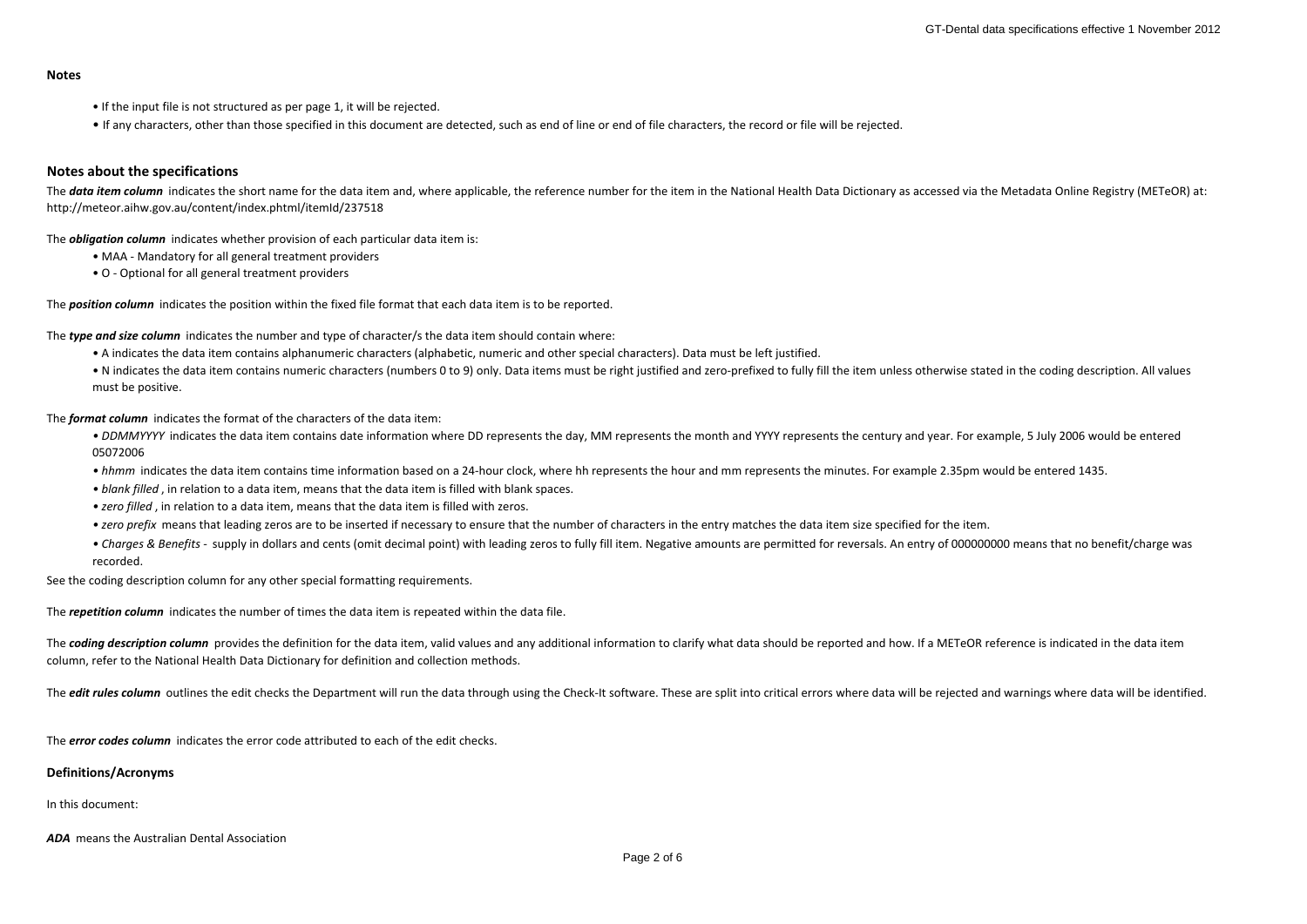*General Treatment ( GT)* as specified under Section <sup>121</sup>‐<sup>10</sup> of the *Private Health Insurance Act 2007*

*insurer* means a private health insurer.

*NHDD* means the (most current version of the) 'National Health Data Dictionary', accessible via the Metadata Online Registry (METeOR).

*service event* means an interaction between one or more health care providers with one or more persons for assessment, care, consultation and/or treatment.

*PHIAC* means the Private Health Insurance Administration Council.

*General Dentist* means a dentist that is currently registered with the Dental Board in the State or Territory for the practice location required.

Specialist Dentist means a dental specialist that holds a specialist registration with the Dental Board in their State or Territory to practise in a particular speciality (eg. Endodontist, Oral and Maxillofacial Surgeon, O Surgeon, Orthodontist, Paedodontist)

CHECK-IT2 is a software application developed by the Department to check and report the compliance of PHDB and HCP data files against the data specifications. It was produced to assist hospitals and health insurers submit correct and timely HCP and PHDB data.

# **Guide for Use**

File Naming Convention - The first three characters of the file name should be the insurer's three-character identifier. This is to ensure correct identification of the file's source.

### **Further information**

For further information about the General Treatment requirements, please see the following websites:

General information about the data collection, health insurer codes, reports and software

[www.health.gov.au/casemix](http://www.health.gov.au/casemix)

Metadata and health dictionary specifications <http://meteor.aihw.gov.au/content/index.phtml/itemId/181162> For private health insurance industry information

[www.phiac.gov.au](http://www.phiac.gov.au/)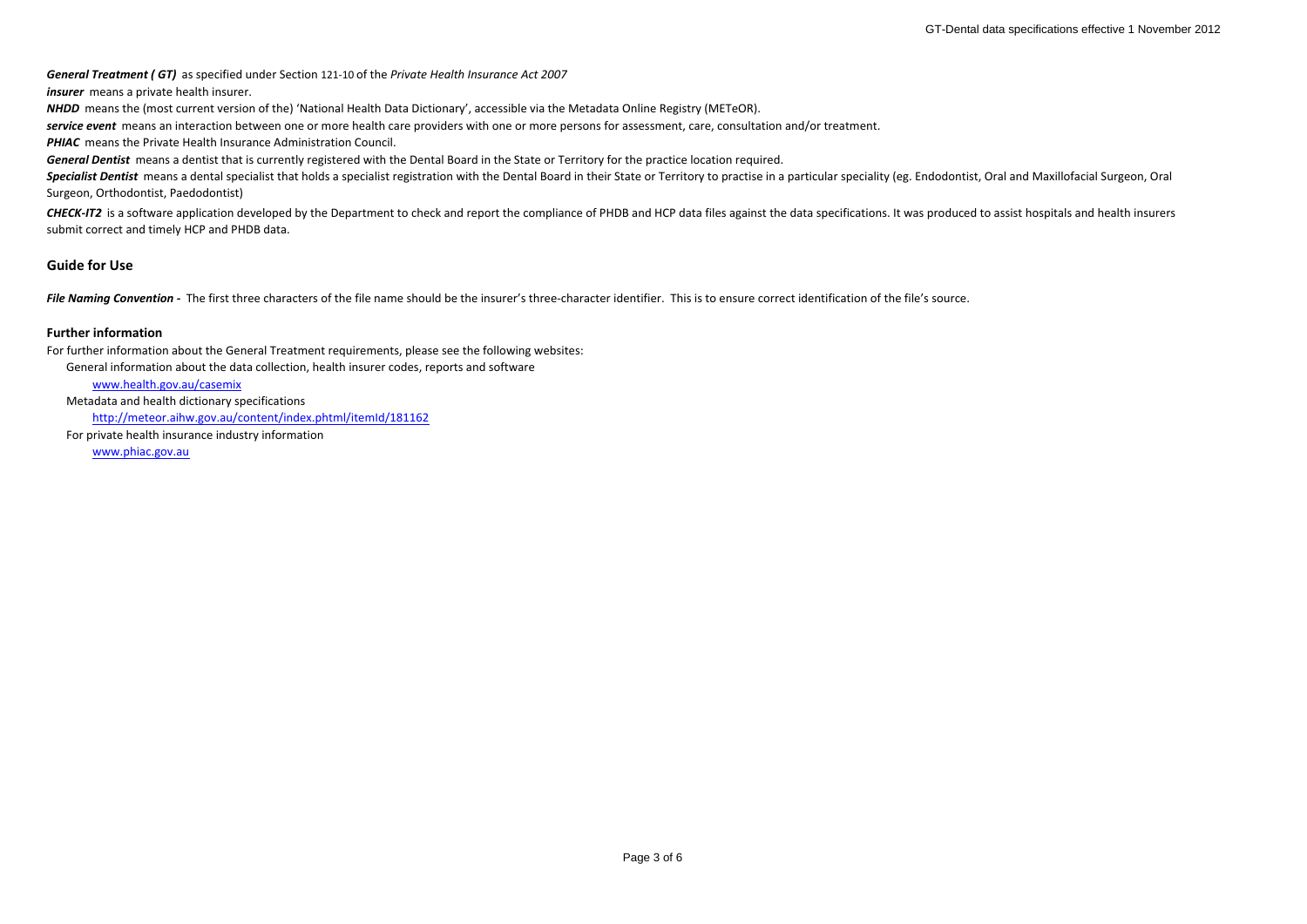| <b>Item</b>                  | <b>Quantity</b>               | Type & size          | <b>Format</b> | Values/description                                                                                                               |
|------------------------------|-------------------------------|----------------------|---------------|----------------------------------------------------------------------------------------------------------------------------------|
| <b>IFILE HEADER</b>          | one per physical file of data | A(6)<br>A(6)<br>N(6) | <b>YYYYMM</b> | Valid value 'GTDATA'<br>YEAR-MONTH (last month of the claims processing month reported)<br>Number of service events in this file |
| <b>ISERVICE EVENT RECORD</b> | I many per Insurer            | A(106)               |               | 107 characters; record type of 'S' followed by 106 character record<br>as specified in this document.                            |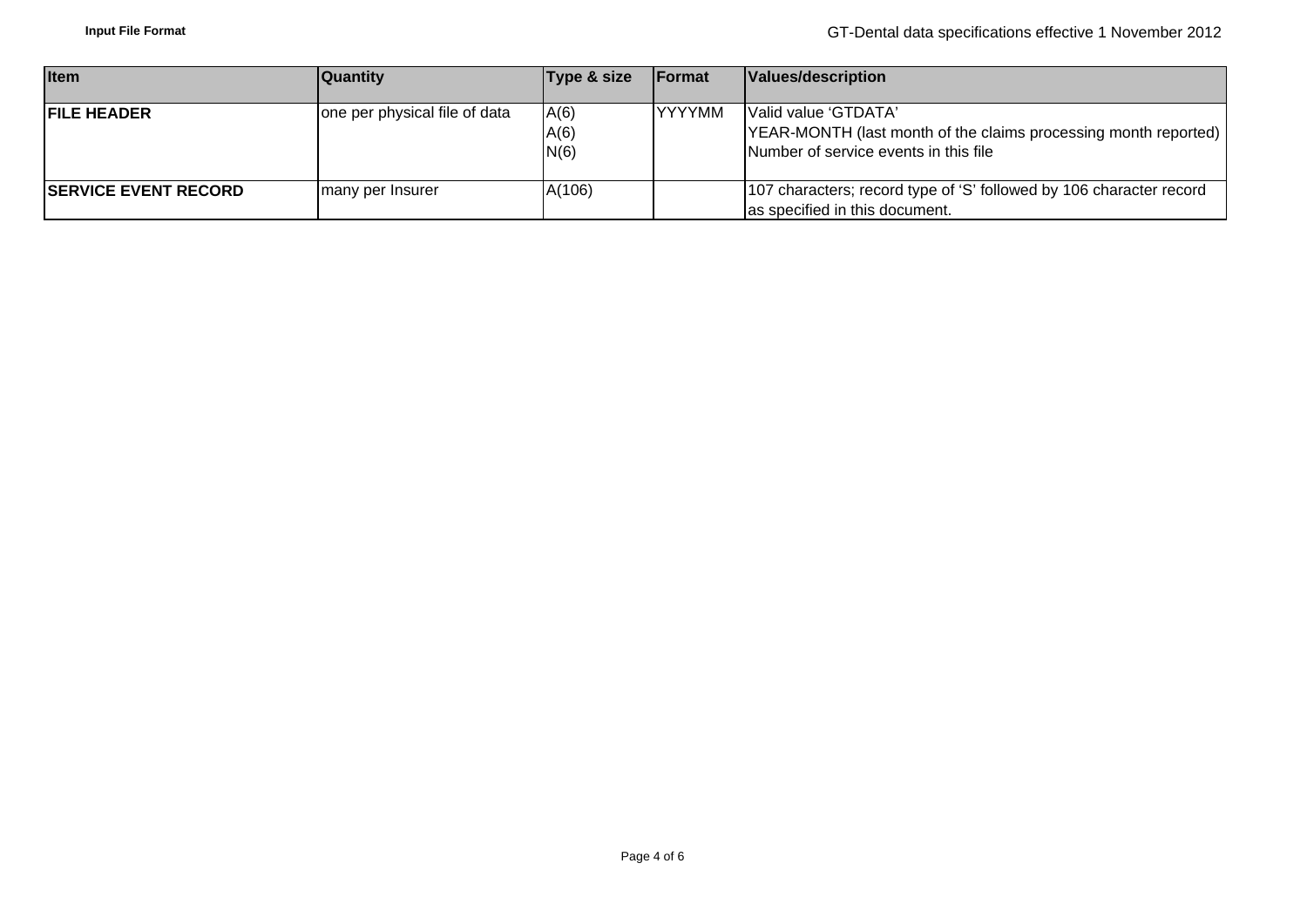|                  | No Data Item          | <b>METeOR</b><br>identifier | <b>ECLIPSE</b><br>identifier | Obligation Position Position Type & | <b>Start</b> | <b>End</b> | size  | Format                                                                             | <b>Repetition Coding description</b>                                                                                                                                                                                                                                                                      | <b>Edit Rules</b>                                                     | Error<br>code/s |
|------------------|-----------------------|-----------------------------|------------------------------|-------------------------------------|--------------|------------|-------|------------------------------------------------------------------------------------|-----------------------------------------------------------------------------------------------------------------------------------------------------------------------------------------------------------------------------------------------------------------------------------------------------------|-----------------------------------------------------------------------|-----------------|
|                  | Insurer Identifier    |                             |                              | <b>MAA</b>                          |              | 3          | A(3)  | Left justify                                                                       | Insurer identifier selected from the list of registered private health<br>insurers.                                                                                                                                                                                                                       | Reject record if not a valid insurer<br>code                          | SE001           |
| $\mathcal{P}$    | Claim ID              |                             |                              | <b>MAA</b>                          |              | 13         | A(10) | Left justify                                                                       | A unique identifier of the claim that includes this service event<br>record.<br>Where a claim has multiple claim lines/service events, it is                                                                                                                                                              | Reject record if blank                                                | SE002           |
|                  |                       |                             |                              |                                     |              |            |       |                                                                                    | expected that the same claim ID will be used for each of the<br>service records.                                                                                                                                                                                                                          |                                                                       |                 |
|                  | Provider number       |                             |                              | <b>MAA</b>                          | 14           | 21         | A(8)  | AAAAAAAA                                                                           | Identifier for providers as provided on the claim record or<br>generated by the insurer.<br>Where possible, this should be the Medicare issued dental                                                                                                                                                     | Reject record if blank                                                | SE003           |
|                  |                       |                             |                              |                                     |              |            |       |                                                                                    | Provider Number.                                                                                                                                                                                                                                                                                          |                                                                       |                 |
|                  | Person Identifier     |                             |                              | <b>MAA</b>                          | 22           | 42         | A(21) | Left justify                                                                       | This is an insurer-specific person identifier, unique within an<br>establishment or agency, regardless of any change in<br>membership.<br>This number should be consistently used for each event that a<br>person receives so that a patient's journey can be constructed<br>regardless of place of care. | <b>Reject</b> record if blank                                         | <b>SE004</b>    |
|                  | Date of Birth         | 287007                      |                              | <b>MAA</b>                          | 43           | 50         | A(8)  | <b>DDMMYYYY</b>                                                                    | The date of birth of the person.                                                                                                                                                                                                                                                                          | Reject record if not in format<br><b>DDMMYYYY</b>                     | <b>SE005</b>    |
| 6                | Postcode - Australian | 287224                      |                              | <b>MAA</b>                          | 51           | 54         | N(4)  |                                                                                    | The numeric descriptor for a postal delivery area, aligned with<br>locality, suburb or place for the address of a person.<br>9999 = unknown postcode<br>$8888 = 0$ verseas                                                                                                                                | Reject record if not (a valid<br>Australian postcode or 9999 or 8888) | SE006           |
|                  | Sex                   | 287316                      |                              | <b>MAA</b>                          | 55           | 55         | N(1)  |                                                                                    | The biological distinction between male and female, as<br>represented by a code.<br>$1 = Male$<br>$2 =$ Female<br>$3$ = Intersex or Indeterminate<br>9 = Not stated / inadequately described                                                                                                              | Reject record if not (1, 2, 3 or 9)                                   | SE007           |
|                  | Service date          |                             |                              | <b>MAA</b>                          | 56           | 63         | A(8)  | <b>DDMMYYYY</b>                                                                    | The date of the GT service event of treatment commenced.                                                                                                                                                                                                                                                  | Reject record if not in format<br><b>DDMMYYYY</b>                     | <b>SE008</b>    |
| 9                | Service code          |                             |                              | <b>MAA</b>                          | 64           | 74         | A(11) | Left justify<br><b>Blank fill</b>                                                  | A valid ADA code (from the Australian Schedule of Dental<br>Services and Glossary<br>Ninth Edition (2009) ) which indicates the procedure undertaken in<br>the service event.                                                                                                                             | Reject record if not a valid ADA code SE009                           |                 |
| 10               | Number of items       |                             |                              | <b>MAA</b>                          | 75           | 77         | N(3)  | Right justify<br>Zero prefix                                                       | The number of items provided for the claim reported in this record. Reject record if not numeric<br>Reversals are permitted and the negative sign must be the first<br>character $-$ eg "-03".                                                                                                            |                                                                       | SE010           |
| 11               | Service charge        |                             |                              | <b>MAA</b>                          | 78           | 86         | N(9)  | <b>Right justify</b><br>Zero prefix<br>\$\$\$\$\$\$\$cc<br>(omit decimal<br>point) | The gross charge raised for the service event.<br>Zero fill if no amount charged.<br>Reversals are permitted and the negative sign must be the first<br>character $-$ eg "-00010000".                                                                                                                     | Reject record if not numeric or zero                                  | <b>SE011</b>    |
| 12 <sup>12</sup> | Service benefit       |                             |                              | <b>MAA</b>                          | 87           | 95         | N(9)  | Right justify<br>Zero prefix<br>\$\$\$\$\$\$\$cc<br>(omit decimal<br>point)        | The gross benefit paid for the service event.<br>Zero fill if no amount paid.<br>Reversals are permitted and the negative sign must be the first<br>character - eq "-00010000".                                                                                                                           | Reject record if not numeric or zero                                  | SE012           |